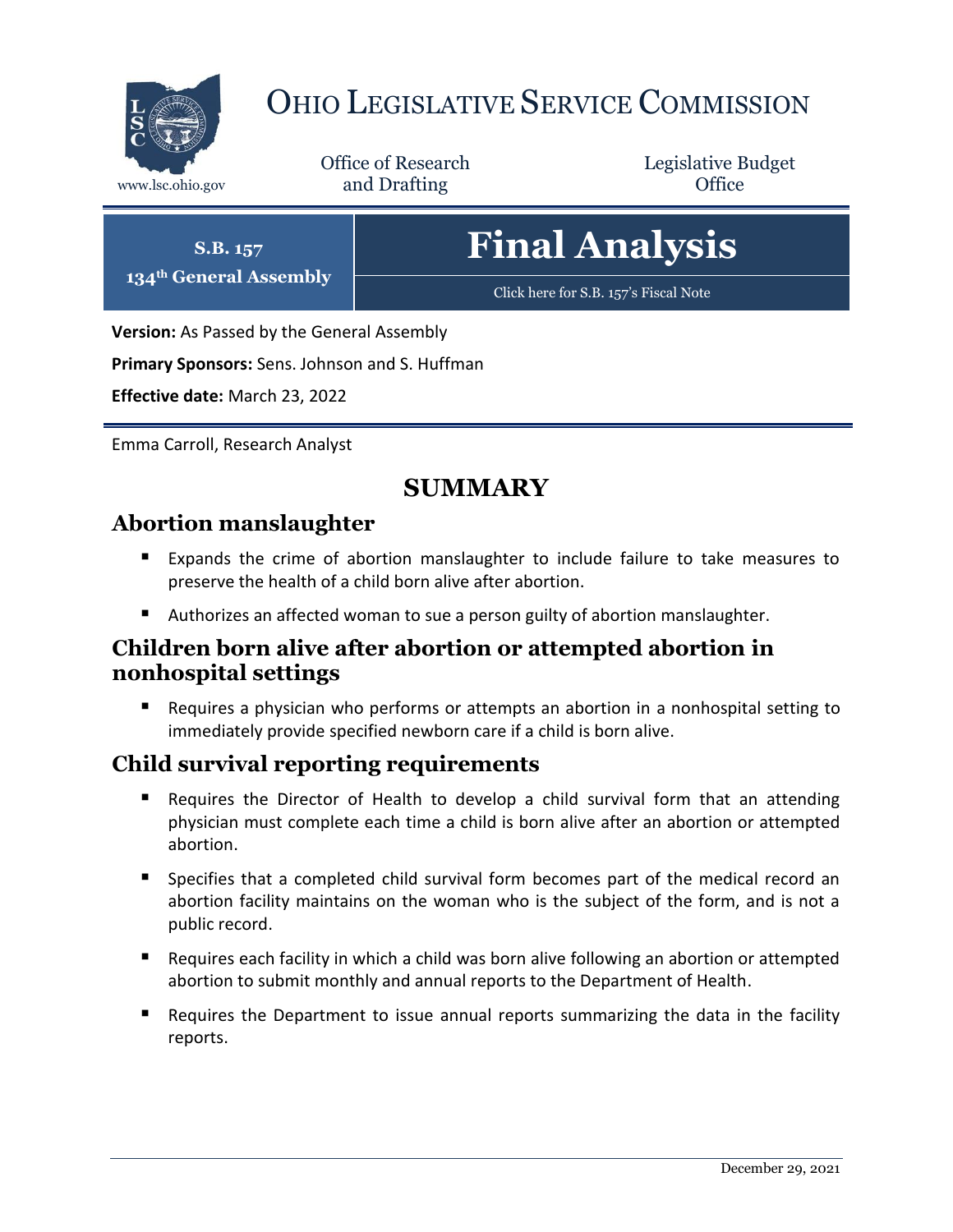## **Criminal penalties and civil action**

- Specifies criminal penalties for failure to comply with the child survival form and reporting requirements.
- Authorizes an affected woman to sue a physician or facility for failure to comply with the child survival form and reporting requirements.

# **Variances from written transfer agreements**

- Regarding variances from the written transfer agreement requirement that applies to ambulatory surgical facilities, requires each consulting physician to attest that:
	- The physician does not teach or provide instruction at a medical school affiliated with a state university or college, a state hospital, or other public institution;
	- $\Box$  The physician is not employed by, compensated by, and does not provide instruction or consultation to, those institutions.
- **Prohibits a consulting physician from engaging in the above activities while serving as a** consulting physician for a facility with an approved variance.
- **Requires the Director of Health to rescind a facility's variance if the consulting physician** engages in the above activities.
- Requires each facility with an existing variance to demonstrate compliance with the act's requirements by June 21, 2022, or the Director must rescind the variance.

# **DETAILED ANALYSIS**

## **Abortion manslaughter**

Under continuing law, a person who does either of the following is guilty of abortion manslaughter, a first degree felony:

- 1. Purposely takes the life of a child born by attempted abortion who is alive when removed from the uterus of the pregnant woman; or
- 2. When performing an abortion, fails to take the measures required by the exercise of medical judgment in light of the attending circumstances to preserve the life of a child who is alive when removed from the uterus of the pregnant woman.

The act modifies the second basis for this offense by (a) requiring that the failure be *purposely* done and (b) specifying that this offense also applies to a failure to take the measures required to preserve the *health* of the child who is born alive.

The act establishes new criminal offenses related to the second basis for this offense. Under the act, it is abortion manslaughter, a first degree felony, if the child dies as a result of the person's failure to take the measures described above. It is a failure to render medical care to an infant born alive, a first degree felony, if the child survives notwithstanding the person's failure to take the required measures.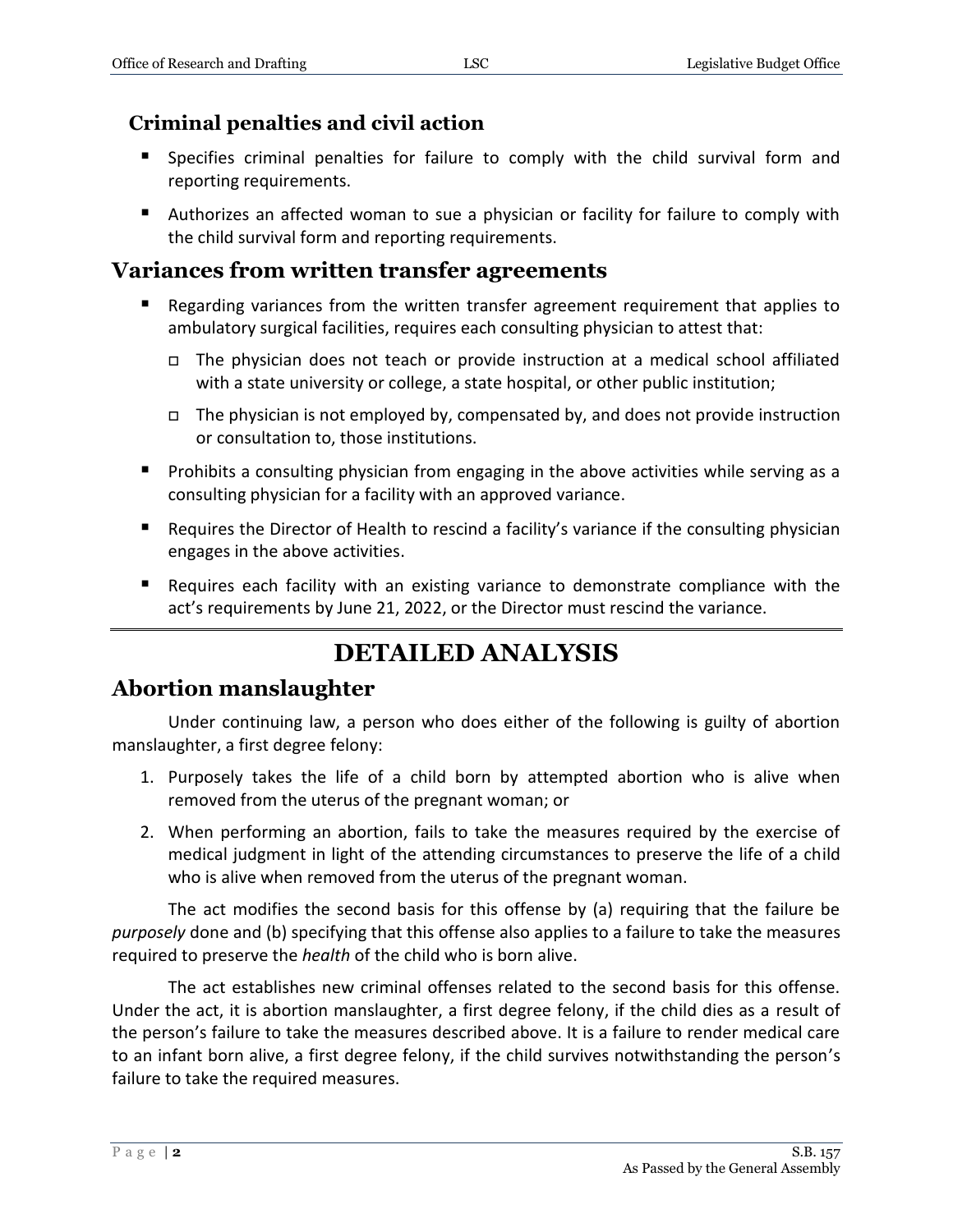The act authorizes a woman on whom an abortion is performed or attempted to file a lawsuit against a person who commits abortion manslaughter. A woman who prevails in such a lawsuit must receive compensatory and exemplary damages in an amount determined by the trier of fact, court costs, and reasonable attorney's fees. $1$ 

# **Post-birth physician care in nonhospital settings**

The act requires a physician who performs or attempts an abortion in which a child is born alive in an ambulatory surgical facility or other location that is not a hospital to immediately take the following steps upon the child's birth:<sup>2</sup>

- **Provide post-birth care to the newborn in accordance with prevailing and acceptable** standards of care;
- Call for assistance from an emergency medical services provider; and
- Arrange for the transfer of the newborn to a hospital.

A physician who fails to comply with this requirement is subject to disciplinary action by the State Medical Board.<sup>3</sup>

# **Child survival form**

#### **Development**

The act requires the Director of Health to develop a child survival form to be submitted to the Department of Health (ODH) each time a child is born alive after an abortion or attempted abortion. In developing the form, the Director may consult with obstetricians, maternal-fetal specialists, and any other professionals the Director considers appropriate. The form must include areas for all of the following to be provided:<sup>4</sup>

- The patient number for the woman on whom the abortion was performed or attempted;
- The name, primary business address, and signature of the attending physician who performed or attempted to perform the abortion;
- The name and address of the facility in which the abortion was performed or attempted, and whether the facility is a hospital, ambulatory surgical facility, physician's office, or other facility;
- The date the abortion was performed or attempted;

 $\overline{a}$ 

<sup>&</sup>lt;sup>1</sup> R.C. 2919.13.

<sup>2</sup> R.C. 4731.911

 $3$  R.C. 4731.22(B)(54).

<sup>4</sup> R.C. 3701.792(A).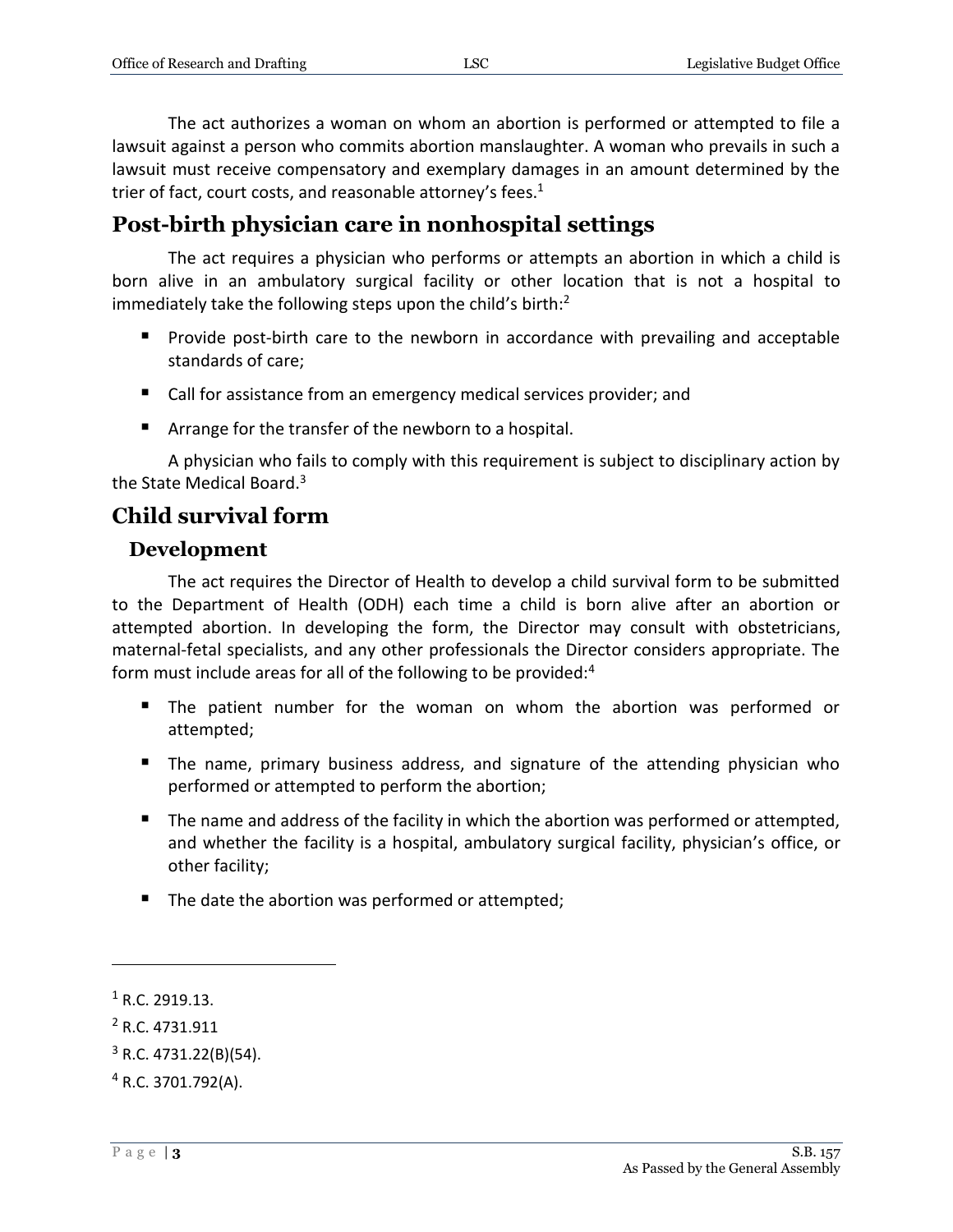- The type of abortion procedure that was performed or attempted;
- $\blacksquare$  The gestational age of the child who was born;
- Complications, by type, for both the woman and child; and
- Any other information the Director considers appropriate.

#### **Physician duties**

The act requires the attending physician who performed or attempted an abortion in which a child was born alive to complete a child survival form. The physician must submit the completed form to ODH not later than 15 days after the woman is discharged from the facility.<sup>5</sup> This requirement is in addition to the continuing requirement that a physician who performs an abortion must complete an individual abortion report for each abortion the physician performs.<sup>6</sup>

#### **Confidentiality; medical record**

The act specifies that a completed child survival form is confidential and not a public record. It must be made part of the medical record maintained for the woman by the facility in which the abortion was performed or attempted. $7$ 

#### **Abortion facility reports**

The act requires each facility in which an abortion is performed or attempted and in which a child was born alive to submit monthly and annual reports to ODH. The reports must specify the total number of women on whom an abortion was performed or attempted at the facility in which a child was born alive, delineated by the type of abortion procedure. The facility must submit the annual report after June 30 (the end of the state's fiscal year). Each monthly or annual report must be submitted not later than 30 days after the end of the reporting period.<sup>8</sup>

#### **Criminal penalties**

A person who purposely fails to comply with the child survival form or abortion facility reporting requirements is guilty of a third degree felony.<sup>9</sup>

#### **Civil action**

The act authorizes a woman on whom an abortion is performed or attempted to file a civil lawsuit against a physician or facility that violates the act's requirements regarding child

 $\overline{a}$ 

<sup>5</sup> R.C. 3701.792(B).

 $6$  R.C. 3701.79(C).

 $7$  R.C. 3701.792(B) and (C).

<sup>8</sup> R.C. 3701.792(D).

 $^{9}$  R.C. 3701.792(F) and (G) and 3701.99(D).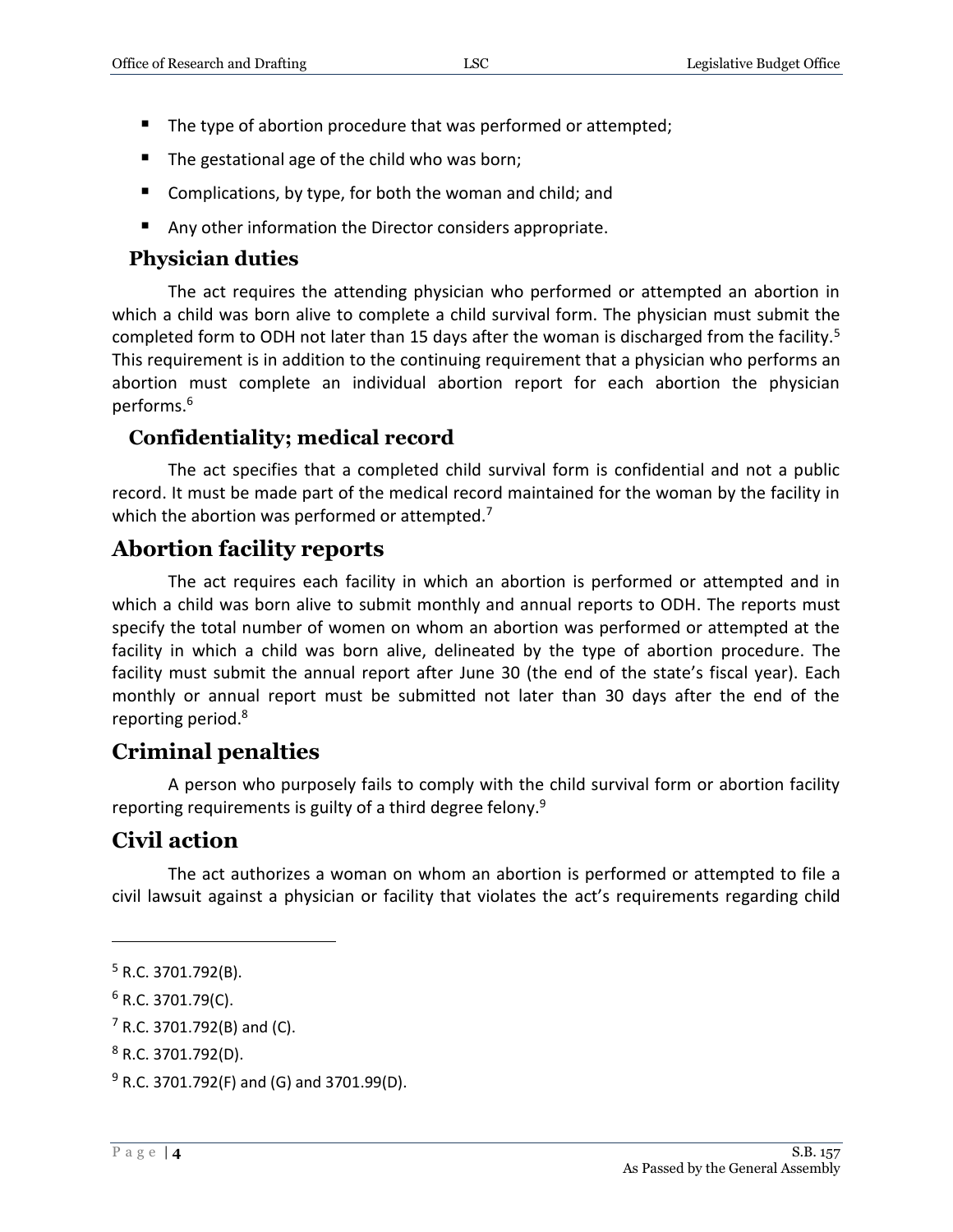survival forms and reporting. If she prevails, she must receive from that physician or facility \$10,000 in damages, court costs, and reasonable attorney's fees.<sup>10</sup>

#### **Department of Health annual reports**

The act requires ODH, by October 1 each year, to issue a report regarding data it has received in the previous year from the facility reports described above. At a minimum, ODH's annual report must specify the number of women on whom an abortion was performed or attempted in which a child was born alive, delineated by the type of abortion procedure and the facility in which the procedure was performed or attempted. The act prohibits the report from containing any information from which the identity of a woman on whom an abortion was performed or attempted or any child could be ascertained.<sup>11</sup>

#### **Variances from written transfer agreements**

Continuing law requires each ambulatory surgical facility to have a written transfer agreement with a local hospital establishing a transfer procedure for patients when additional medical care is necessary. A facility can, however, apply to ODH for a variance if the transfer agreement requirement will cause the facility undue hardship.<sup>12</sup>

As part of the variance application, the facility must include a letter, contract, or memorandum of understanding signed by the facility and at least one consulting physician agreeing to provide back-up coverage when medical care beyond the level the facility can provide is necessary. The consulting physician must have admitting privileges at a local hospital within 25 miles of the facility and must sign a statement attesting that the physician:

- Actively practices clinical medicine within a 25-mile radius of the facility;
- $\blacksquare$  Is familiar with the facility and its operations; and
- Agrees to provide notice to the facility of any changes in the physician's ability to provide back-up coverage.<sup>13</sup>

#### **Consulting physician attestation**

The act adds two more limitations on consulting physicians. In addition to the above, it requires each consulting physician to attest to both of the following:

<sup>12</sup> R.C. 3702.303 and 3702.304, not in the act.

 $\overline{a}$ 

<sup>10</sup> R.C. 3701.792(H).

<sup>11</sup> R.C. 3701.792(E).

 $13$  R.C. 3702.304(B)(2) and (3).